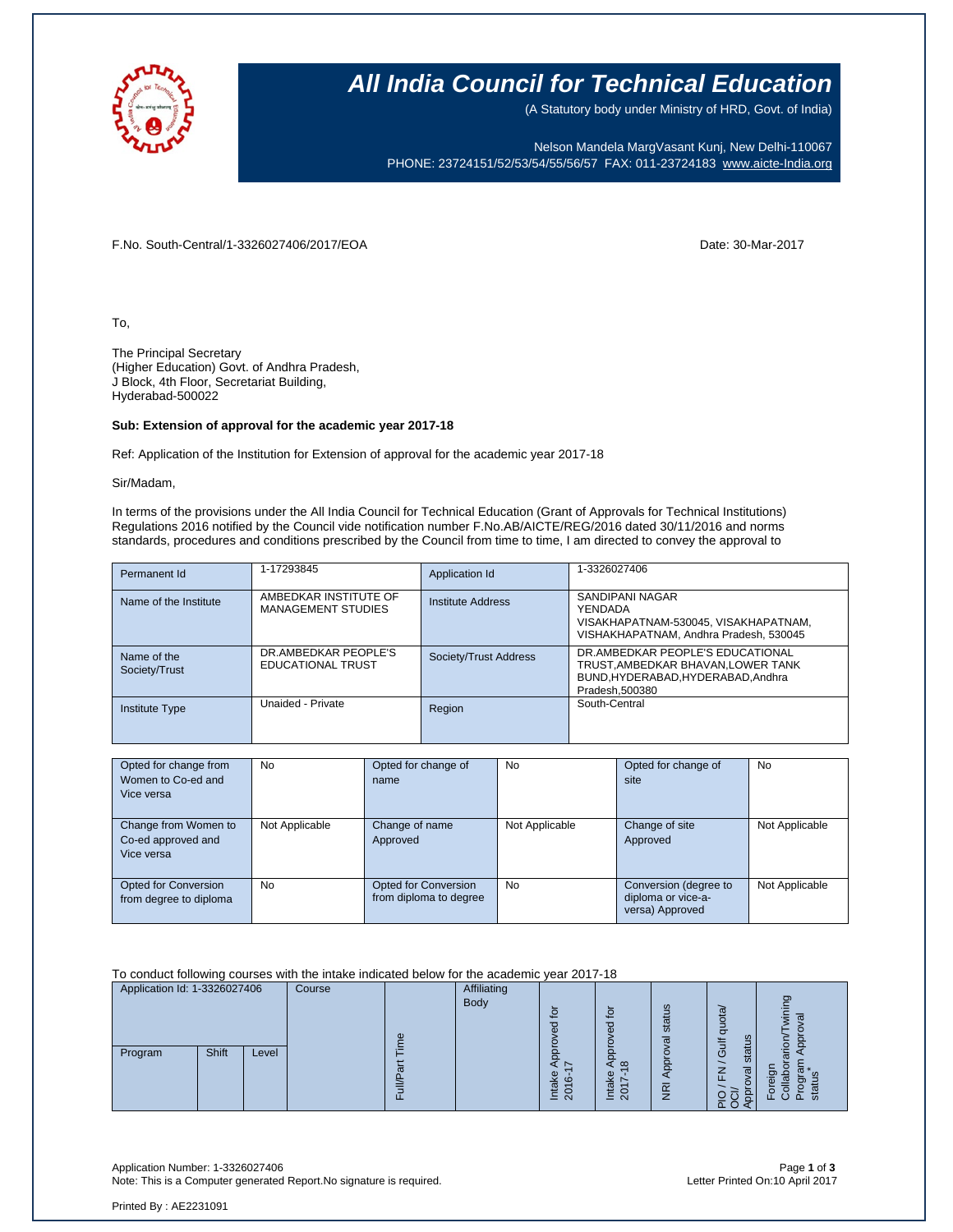

## **All India Council for Technical Education**

(A Statutory body under Ministry of HRD, Govt. of India)

Nelson Mandela MargVasant Kunj, New Delhi-110067 PHONE: 23724151/52/53/54/55/56/57 FAX: 011-23724183 [www.aicte-India.org](http://www.aicte-india.org/)

| MANAGEME<br><b>NT</b> | 1st<br>Shift | <b>POS</b><br>$\mathbf$<br><b>GRA</b><br><b>DUA</b><br><b>TE</b> | <b>POST</b><br>GRADUATE<br>DIPLOMA IN<br>MANAGEMENT | <b>FULL</b><br><b>TIME</b> | None | 120 | 120 | <b>NA</b> | <b>NA</b> | <b>NA</b> |
|-----------------------|--------------|------------------------------------------------------------------|-----------------------------------------------------|----------------------------|------|-----|-----|-----------|-----------|-----------|
|                       |              | <b>DIPL</b><br><b>OMA</b>                                        |                                                     |                            |      |     |     |           |           |           |

The above mentioned approval is subject to the condition that AMBEDKAR INSTITUTE OF MANAGEMENT STUDIES shall follow and adhere to the Regulations, guidelines and directions issued by AICTE from time to time and the undertaking / affidavit given by the institution along with the application submitted by the institution on portal.

In case of any differences in content in this Computer generated Extension of Approval Letter, the content/information as approved by the Executive Council / General Council as available on the record of AICTE shall be final and binding.

Strict compliance of Anti-Ragging Regulation:- Approval is subject to strict compliance of provisions made in AICTE Regulation notified vide F. No. 37-3/Legal/AICTE/2009 dated July 1, 2009 for Prevention and Prohibition of Ragging in Technical Institutions. In case Institution fails to take adequate steps to Prevent Ragging or fails to act in accordance with AICTE Regulation or fails to punish perpetrators or incidents of Ragging, it will be liable to take any action as defined under clause 9(4) of the said Regulation.

#### **Note: Validity of the course details may be verified at www.aicte-india.org**

 **Prof. A.P Mittal Member Secretary, AICTE**

Copy to:

- **1. The Regional Officer,** All India Council for Technical Education First Floor, old BICARD Building Jawaharlal Nehru Technological University Masab Tank, Hyderabad-500076
- **2. The Director Of Technical Education\*\*,** Andhra Pradesh
- **3. The Registrar\*\*,** None
- **4. The Principal / Director,**

AMBEDKAR INSTITUTE OF MANAGEMENT STUDIES SANDIPANI NAGAR YENDADA VISAKHAPATNAM-530045, VISAKHAPATNAM,VISHAKHAPATNAM, Andhra Pradesh,530045

**5. The Secretary / Chairman,** DR.AMBEDKAR PEOPLE'S EDUCATIONAL TRUST DR.AMBEDKAR PEOPLE'S EDUCATIONAL TRUST,AMBEDKAR BHAVAN,LOWER TANK BUND, HYDERABAD,HYDERABAD, Andhra Pradesh,500380

**6. Guard File(AICTE)**

Application Number: 1-3326027406 Page **2** of **3** Note: This is a Computer generated Report.No signature is required.